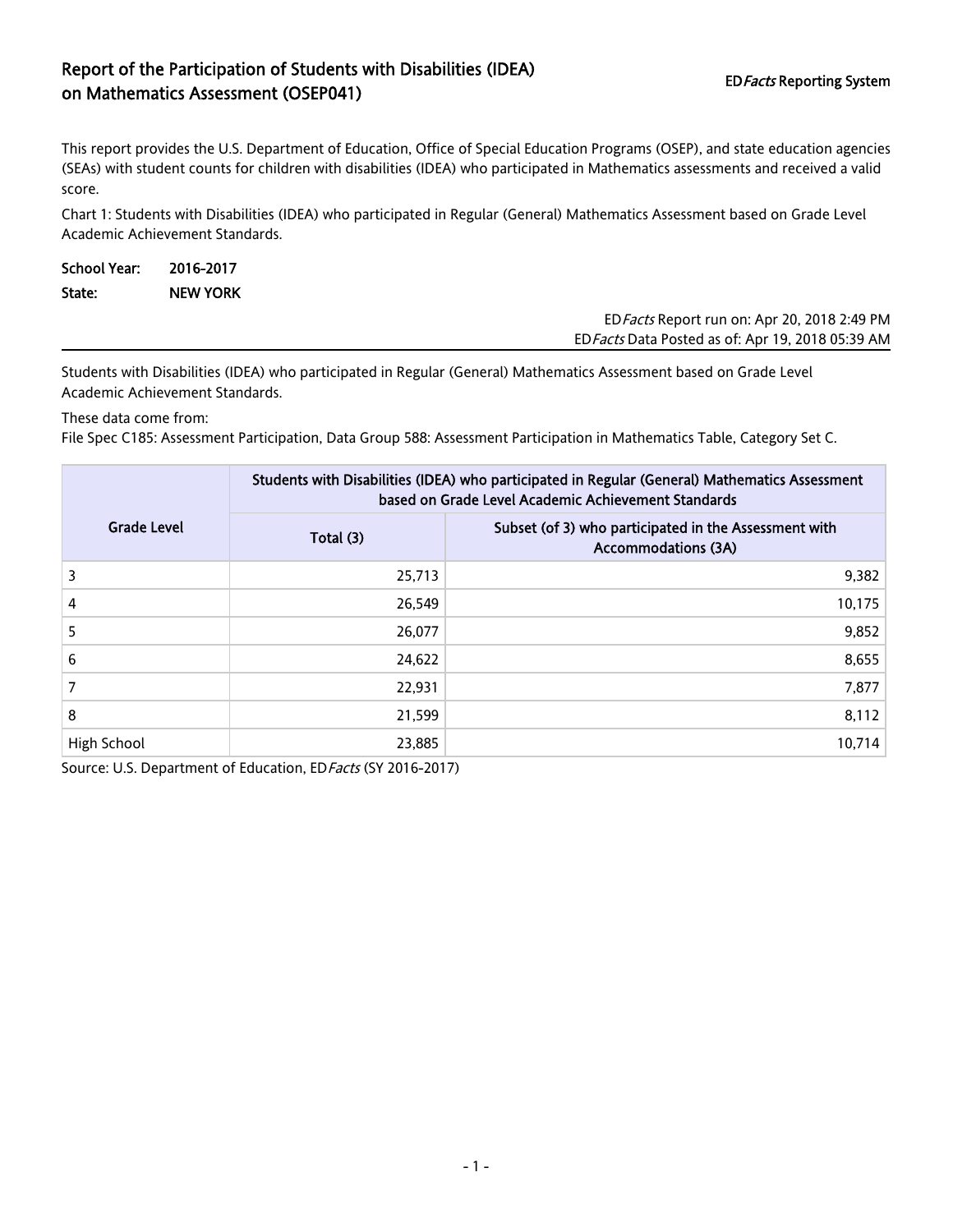## Report of the Participation of Students with Disabilities (IDEA) Report of the Farticipation of Staticitis with Bisabilities (IBE/V) FORE EDFacts Reporting System<br>The Mathematics Assessment (OSEP041)

This report provides the U.S. Department of Education, Office of Special Education Programs (OSEP), and state education agencies (SEAs) with student counts for children with disabilities (IDEA) who participated in Mathematics assessments and received a valid score.

Chart 2: Students with Disabilities (IDEA) who participated in an Alternate Mathematics Assessments.

| School Year: 2016-2017 |                 |  |
|------------------------|-----------------|--|
| State:                 | <b>NEW YORK</b> |  |

| ED Facts Report run on: Apr 20, 2018 2:49 PM      |
|---------------------------------------------------|
| ED Facts Data Posted as of: Apr 19, 2018 05:39 AM |

Students with Disabilities (IDEA) who participated in an Alternate Mathematics Assessments.

These data come from:

File Spec C185: Assessment Participation, Data Group 588: Assessment Participation in Mathematics Table, Category Set C.

|                    | Students with Disabilities (IDEA) who participated in an Alternate Mathematics Assessments |                                                                                                                                    |                                                                                                                |                                                                                                                 |  |  |
|--------------------|--------------------------------------------------------------------------------------------|------------------------------------------------------------------------------------------------------------------------------------|----------------------------------------------------------------------------------------------------------------|-----------------------------------------------------------------------------------------------------------------|--|--|
| <b>Grade Level</b> | Total $(4)$ <sup>1</sup>                                                                   | Subset (of 4) whose<br><b>Alternate Assessment</b><br>was based on Grade<br>Level Academic<br><b>Achievement Standards</b><br>(AA) | Subset (of 4) whose<br>Alternate Assessment<br>was based on modified<br>Academic Achievement<br>Standards (4B) | Subset (of 4) whose<br>Alternate Assessment<br>was based on Alternate<br>Academic Achievement<br>Standards (4C) |  |  |
| 3                  | 2,697                                                                                      |                                                                                                                                    |                                                                                                                | 2,697                                                                                                           |  |  |
| 4                  | 2,859                                                                                      |                                                                                                                                    |                                                                                                                | 2,859                                                                                                           |  |  |
| 5                  | 2,918                                                                                      |                                                                                                                                    |                                                                                                                | 2,918                                                                                                           |  |  |
| 6                  | 2,932                                                                                      |                                                                                                                                    |                                                                                                                | 2,932                                                                                                           |  |  |
| $\overline{7}$     | 3,068                                                                                      |                                                                                                                                    |                                                                                                                | 3,068                                                                                                           |  |  |
| 8                  | 3,087                                                                                      |                                                                                                                                    |                                                                                                                | 3,087                                                                                                           |  |  |
| <b>High School</b> | 1,999                                                                                      |                                                                                                                                    |                                                                                                                | 1,999                                                                                                           |  |  |

<sup>1</sup>The column named 'Total (4)' is auto calculated from columns  $4A + 4B + 4C$ .

Source: U.S. Department of Education, ED Facts (SY 2016-2017)